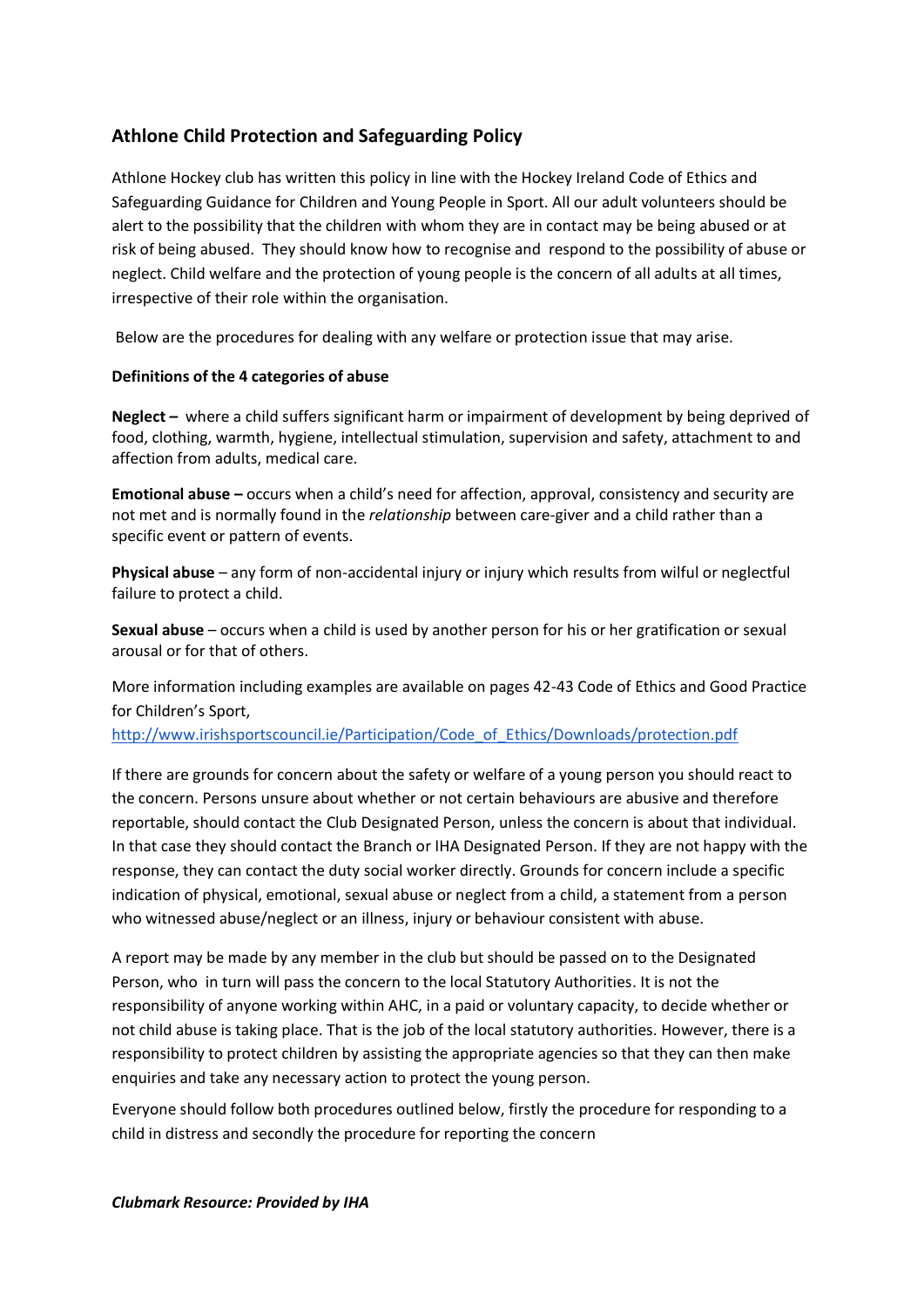#### **Response to a Child Disclosing Abuse/Neglect**

#### **When a young person discloses information of suspected abuse/neglect you should:**

- (a) Respond in a sensitive way to abuse through listening to and facilitating the child to tell about the problem, rather than interviewing the child about details of what happened.
- (b) Stay calm and not show any extreme reaction to what the child is saying. Listen compassionately, and take what the child is saying seriously.
- (c) Understand that the child has decided to tell something very important and has taken a risk to do so. The experience of telling should be a positive one so that the child will not mind talking to those involved in the investigation/assessment
- (d) Be honest with the child and tell them that it is not possible to keep information a secret
- (e) Make no judgmental statements against the person against whom the allegation is made
- (f) Do not question the child unless the nature of what s/he is saying is unclear. Leading questions should be avoided. Open, non-specific questions should be used such as "Can you explain to me what you mean by that".
- (g) Give the child some age appropriate indication of what would happen next, such as informing parents/guardians, HSE or social services. If you don't know what would happen next, don't say anything. It should be kept in mind that the child may have been threatened and may feel vulnerable at this stage.
- (h) Carefully record the details.
- (i) Pass on this information to the Club Designated Person
- (j) Reassure the child that they have done the right thing in telling you.

#### **Reporting Suspected or Disclosed Child Abuse/Neglect**

The following steps should be taken in reporting child abuse/neglect to the statutory authorities:

- (a) Observe and note dates, times, locations and contexts and any action taken in which the incident occurred or suspicion was aroused, together with any other relevant information.
- (b) Report the matter as soon as possible to the Club Designated Person who has responsibility for reporting abuse.
- (c) The most appropriate person should check out the concerns with the parents/guardians before making a report unless doing so would endanger the child.
- (d) If the Designated Person has reasonable grounds for believing that the child has been abused or is at risk of abuse, s/he will make a report to the local HSE/Social Services who have statutory responsibility to investigate and assess suspected or actual child abuse.
- (e) Report can be made verbally initially and then followed up in writing using the standard reporting form (for ROI only)
- (f) In cases of emergency, where a child appears to be at immediate and serious risk and the Designated Person is unable to contact a duty social worker, the police authorities should be contacted. Under no circumstances should a child be left in a dangerous situation pending intervention by the Statutory Authorities.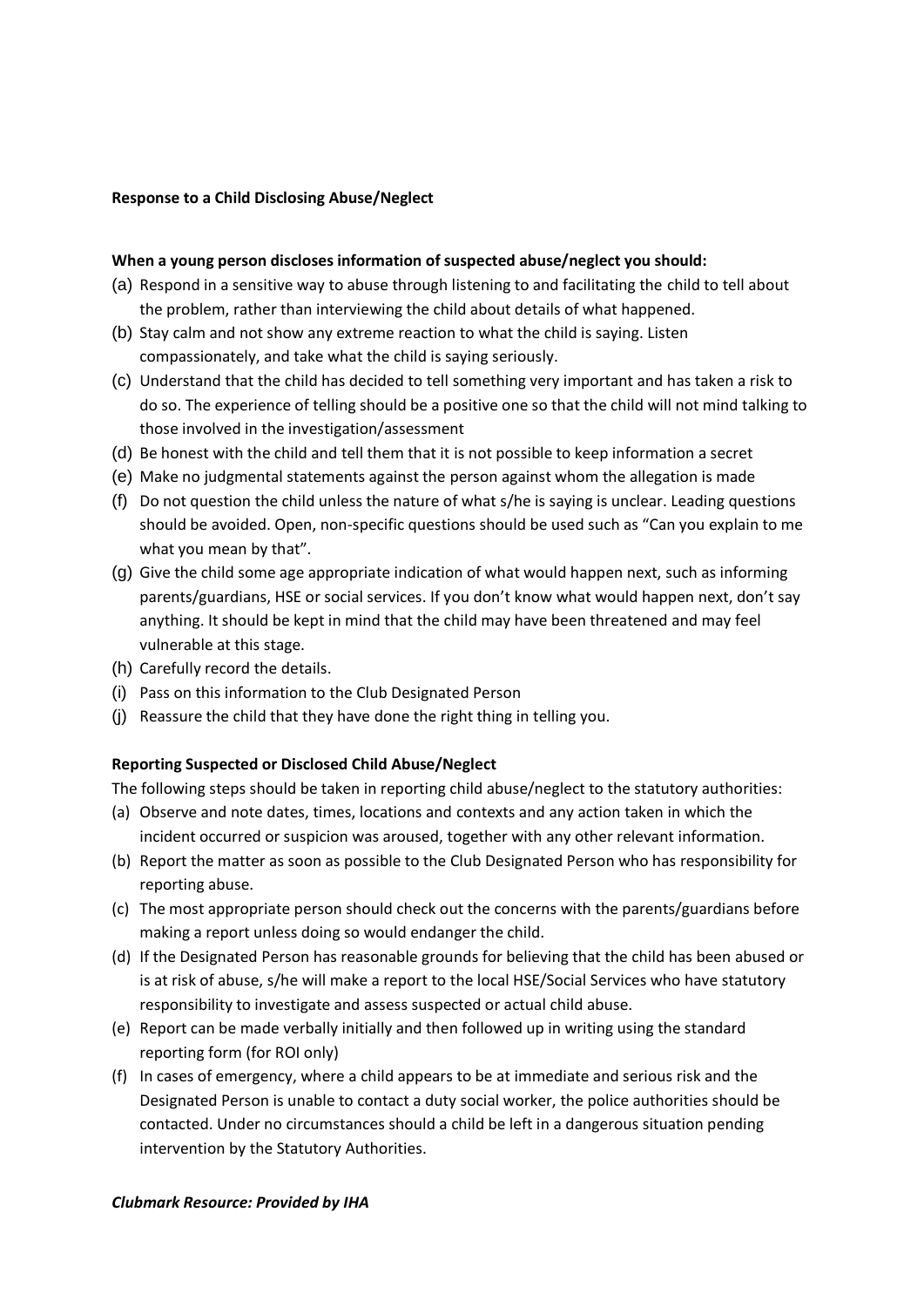- (g) If the Designated Person is unsure whether reasonable grounds for concern exist s/he can informally consult with the HSE/Social Services. S/he will be advised whether or not the matter requires a formal report. If a decision is made not to report the concern this should be recorded with reasons for not reporting.
- (h) A Designated Person reporting suspected or actual child abuse to the Statutory Authorities will first inform the family of their intention to make such a report, unless doing so would endanger the child or undermine an investigation.

The **Protection for Persons Reporting Child Abuse Act, 1998** provides immunity from civil liability to persons who report child abuse **'**reasonably and in good faith**'** to designated officers of the Health Service Executive (HSE) or the Gardai. The act also covers the offence of 'false reporting'. The main provisions of the Act are:

- 1. The provision of immunity from civil liability to any person who reports child abuse "reasonably and in good faith" to designated officers of Health Service Executive or any member of An Garda Siochána;
- 2. The provision of significant protection for employees who report child abuse. These protections cover all employees and all forms of discrimination up to and including, dismissal;
- 3. The creation of a new offence of false reporting of child abuse where a person makes a report of child abuse to the appropriate authorities "knowing that statement to be false". This is a new criminal offence designed to protect innocent persons from malicious reports.

# **Responding to adults who disclose retrospective childhood abuse**

There are an increasing number of adults disclosing abuse that took place during their childhood. Such disclosures may come to light when people attend counselling or may sometimes arise as a consequence of adult services and services which work with parents/guardians and families.

Where such a disclosure is made it is essential to establish whether there may be a current risk to any child or young person who may be in contact with the alleged abuser revealed in the disclosure and this may necessitate carrying out a risk assessment to establish these facts.

If any risk is deemed to exist to a child/young person who may be in contact with an alleged abuser, and in accordance with our reporting procedures; a mandated person or DLP should report the allegation to Tusla or their local Gateway Team without delay.

Tusla have issued a Retrospective Abuse Report Form which should be used when reporting cases of adults disclosing childhood abuse to them.

# **Procedures for Responding to Child Abuse**

*Clubmark Resource: Provided by IHA* Any member of Athlone Hockey Club who is informed, knows, suspects or is concerned that a child is, has been or may be the subject of child abuse, while engaged in club activities or who has received information regarding any such concerns involving persons who act on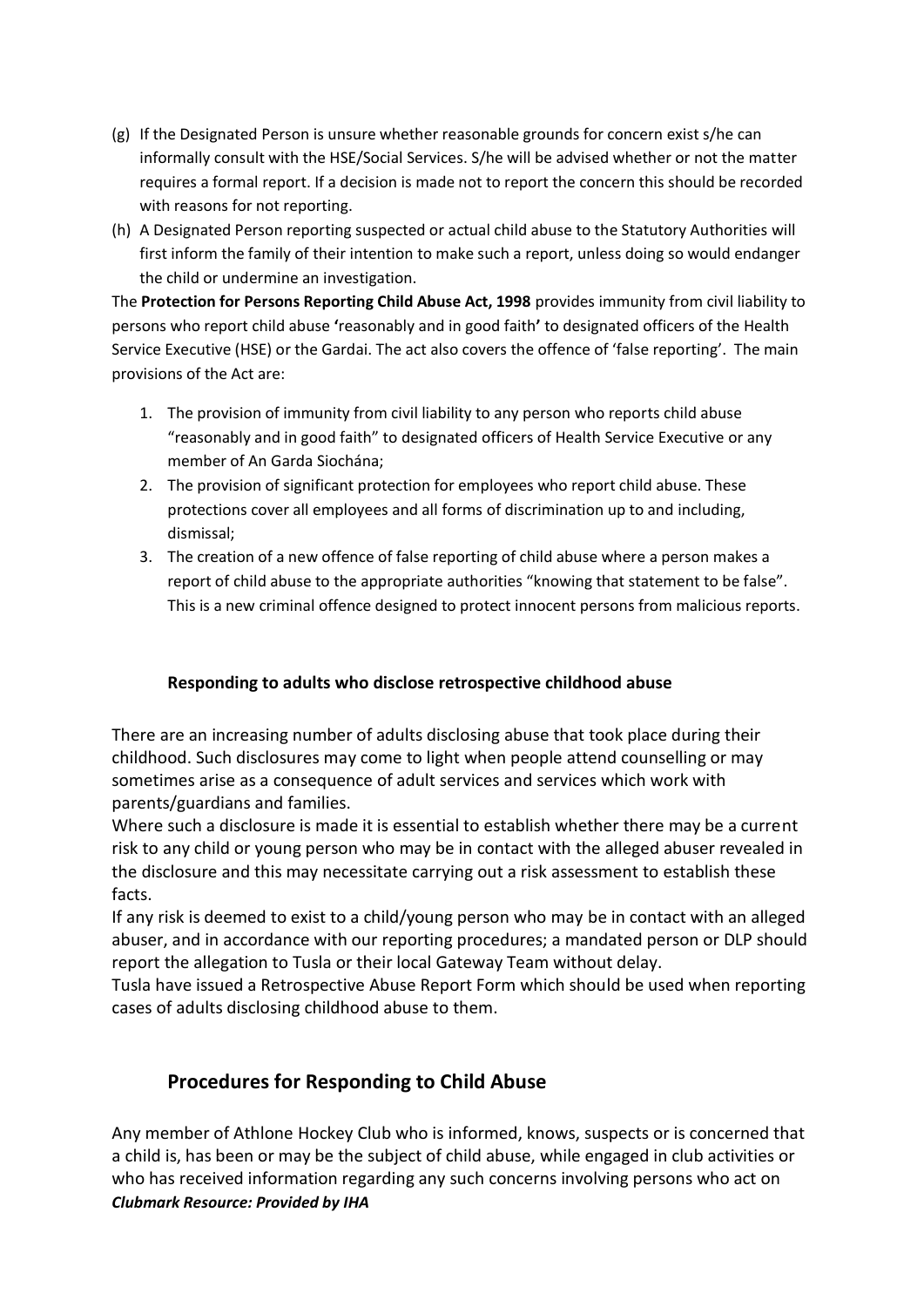behalf of the Club, has a duty to convey such concerns as a matter of urgency to the Designated Liaison Persons at Club.

The Designated Liaison Person (DLP), in consultation with the person who raised the concern, will decide if reasonable grounds for concern exist.

If reasonable grounds for concern exist, the Designated Liaison Person will report to a Tusla duty social worker.

If the DLP decides not to report a concern to Tusla, the following steps should be taken:

- The reasons for not reporting should be recorded.
- Any actions taken as a result of the concern should be recorded.
- The employee or coach/volunteer who raised the concern should be given a clear written explanation of the reasons why the concern is not being reported to Tusla.
- The employee or coach/volunteer should be advised that if they remain concerned about the situation, they are free to make a report to Tusla or An Garda Síochána.

The individual employee or coach/volunteer has protections under the Protection for Persons Reporting Child Abuse Act 1998, should they report independently.

Athlone Hockey Club DLP will keep a record of concerns which, following consideration, do not initially meet reasonable grounds for concern. Concerns which do not initially meet reasonable grounds for concern may, upon review, show patterns or clusters which may heighten the level of concern.

- Records should be factual and include details of contacts, consultations and any actions taken.
- All agencies dealing with children must cooperate in the sharing of records with the statutory authorities where a child protection or welfare issue arises.
- Ensure that records on child protection concerns, allegations and disclosures are kept securely and safely within the organisation/club.
- Records should only be used for the purpose for which they are intended.
- Records should only be shared on a need to know basis in the best interests of the child/young person.
- These records can only be accessed by the Club Chair and the CCO and DLP.
- They will be stored in an individual sealed envelope and in a locked file cabinet accessible by the CCO/DLP of Athlone Hockey Club.
- This record will be retained.
- Child protection records should be updated as required and reviewed regularly by the Designated Liaison Person (DLP).

# **Reasonable Grounds for concern**

There are many reasons a coach/volunteer may be concerned about the welfare or protection of a child or young person.

Children First: National Guidance for the Protection and Welfare of Children 2017 (ROI) states that "Tusla should always be informed when a person has reasonable grounds for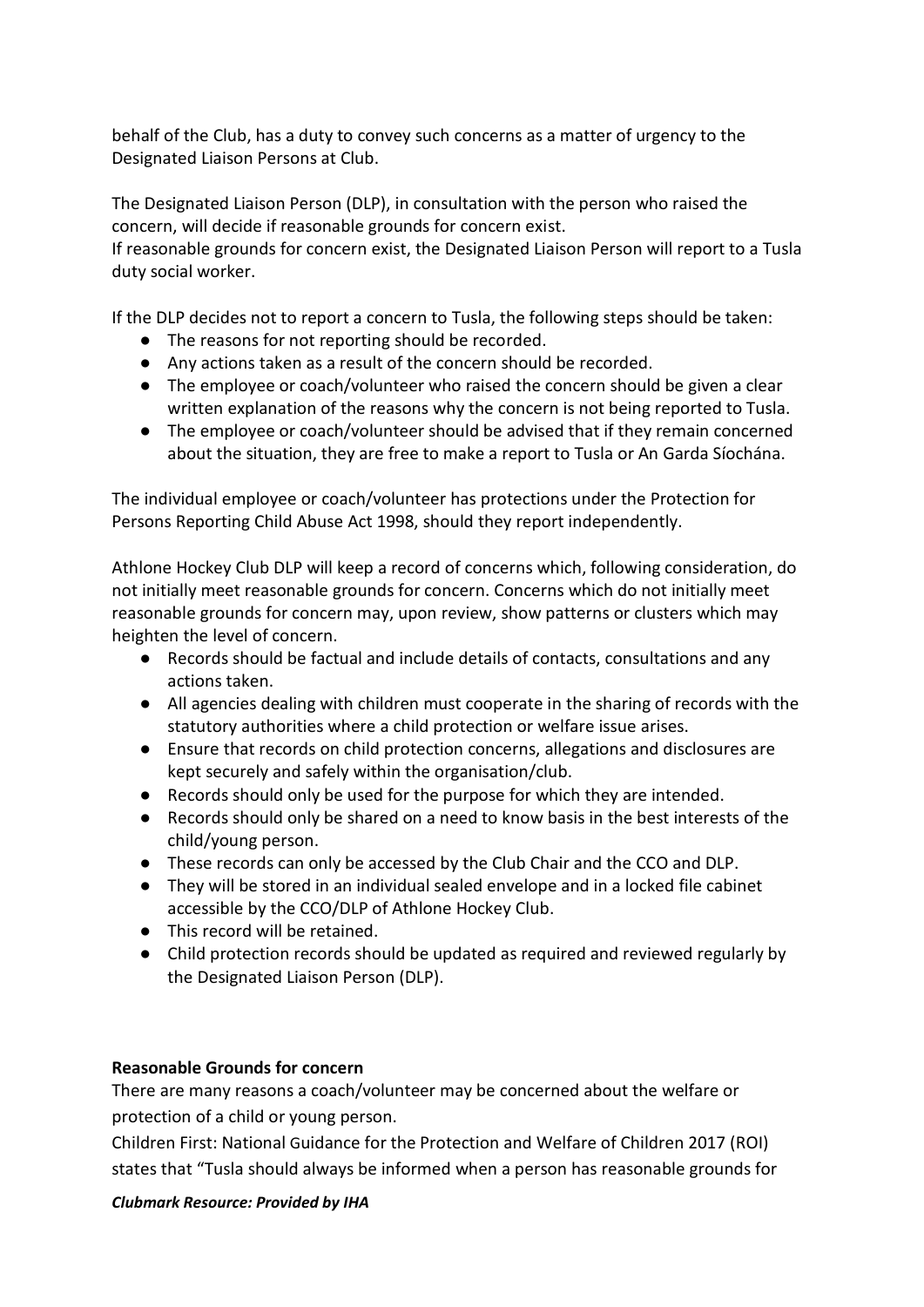concern that a child may have been, is being, or is at risk of being abused or neglected". It is important to remember that children/young people are sometimes abused by members of their own family, by peers or by others outside the family environment such as strangers, workers or trusted adults.

Children First: National Guidance for the Protection and Welfare of Children 2017 (ROI) lists the following as reasonable grounds for concern:

- Evidence, for example an injury or behaviour, that is consistent with abuse and is unlikely to have been caused in any other way.
- Any concern about possible sexual abuse.
- Consistent signs that a child is suffering from emotional or physical neglect.
- A child saying or indicating by other means that he or she has been abused.
- Admission or indication by an adult or a child of an alleged abuse they committed.
- An account from a person who saw a child being abused.

Wherever appropriate, any issues should be checked with the parents /carers when considering whether a concern exists, unless doing so may further endanger the child or the person considering making the report. The DLP should be able to support this process. It is important to remember that abuse is not always committed through personal contact with a child or young person, sometimes it is perpetrated through social media or the use of information and communication technology.

# **Where 'Reasonable Grounds for Concern' may not exist**

There will be occasions where certain instances of alleged abuse against a volunteer or staff member/ employee may be suspected, or there may be doubts as to the substantive nature of an allegation or suspicion. A suspicion which is not supported by any objective indication of abuse or neglect would not constitute a reasonable suspicion or reasonable grounds for concern. Where there may be insufficient grounds for establishing or substantiating such concerns the following course of action is recommended but should be proceeded with carefully and confidentially while ensuring the welfare of the child remains paramount:

Advice at all times may be sought from the National Designated Person and informal consultation may always be obtained from the relevant statutory authority

In situations where the Designated Liaison Person, following consultations (perhaps with the relevant statutory authority) subsequently decides that an allegation received or concerns related to them will not be formally reported to the relevant statutory authorities, as it has not the threshold for reasonable grounds for concern, the individual who raised the concerns or made the allegations should be given a clear written statement of the reasons why the reported concerns are not being reported to the statutory authorities. The individual should be advised that, if they remain concerned about the situation, they are free to consult with, or report to, the statutory authorities themselves.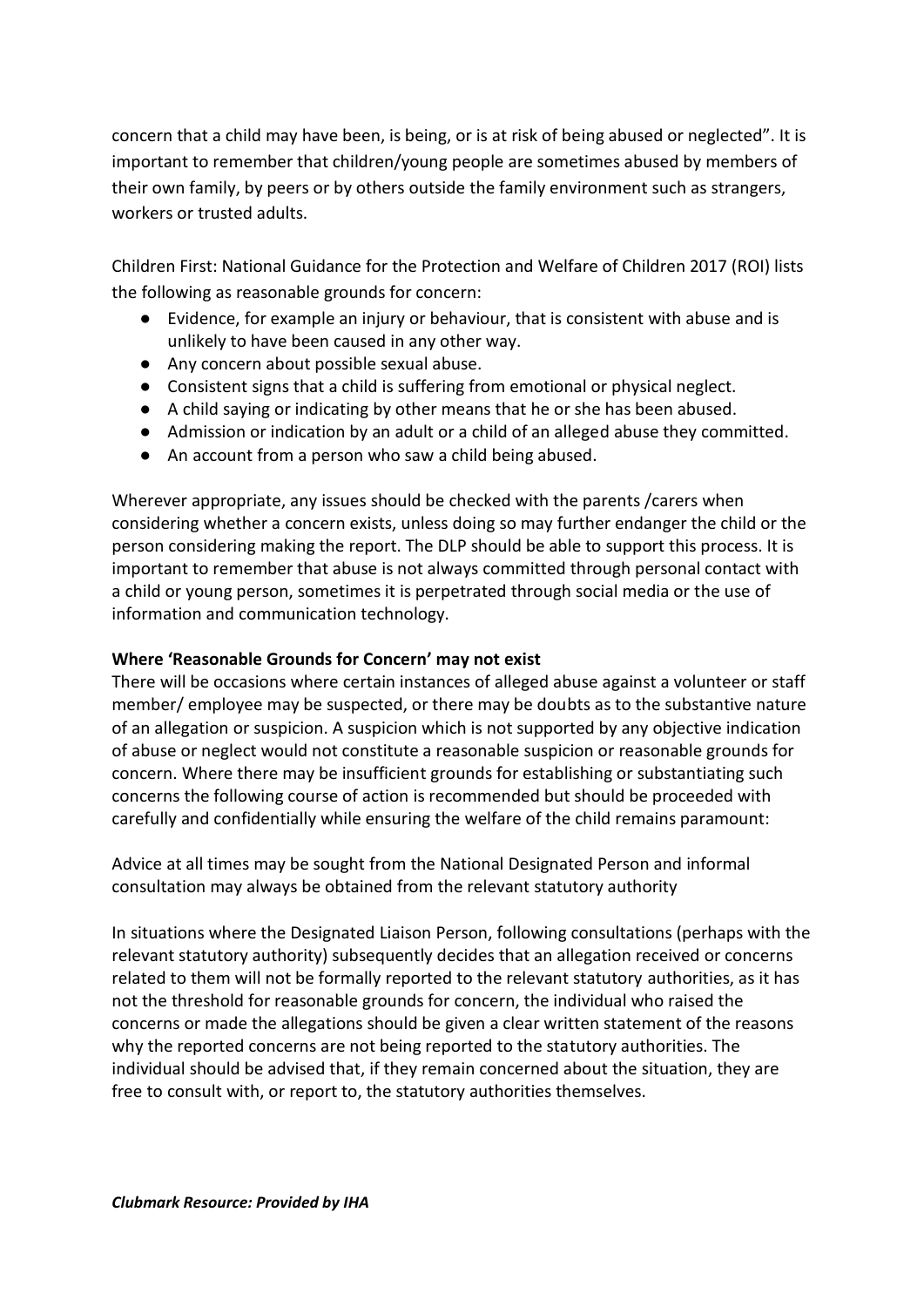Should the person who passed their concerns be a child then the child's parents should be informed of the decision not to formally report to the statutory authorities, unless there are extenuating reasons not to report this to the parents.

## **Confidentiality**

Confidentiality should be maintained in respect of all issues and people involved in cases of abuse, welfare or bad practice. It is important that the rights of both the child and the person about whom the complaint has been made are protected.

The following points should be kept in mind:

- Where child protection and welfare concerns arise, information must be shared on a 'need to know' basis in the best interest of the child/young person with the relevant statutory authorities and with parents/guardians.
- No undertakings regarding secrecy can be given. Those working with children/young people and families and in adult services should make this clear to parents /guardians and to the child/young person.
- The proportionate provision of information to the statutory agencies necessary for the protection of a child is not a breach of confidentiality or data protection.
- Parents /guardians and children/young people have a right to know if personal information is being shared, unless doing so could put the child/young person at further risk or may put the reporter at risk

# **Procedure for dealing with allegations of abuse made against coaches/volunteer**

Athlone Hockey Club have agreed procedures to be followed in cases of alleged child abuse against a coach/ volunteer. If such an allegation is made, three steps should be take place:

- Responding to allegations of abuse made against coaches /volunteers.
- Reporting allegations of abuse made against coaches / volunteers to Tusla.
- Internal procedures for dealing with the coach/volunteer should to be clearly outlined

# **Responding to allegations**

An allegation of abuse may relate to a person who works with children who has:

- Behaved in a way that has or may have harmed a child/ young person;
- Possibly committed a criminal offence in relation to a child/young person;
- Behaved towards a child/young person or children/young people in a way that indicates they may pose a risk of harm to a child/young person;
- Behaved in a way that is contrary to the club/sports organisation code of behaviour for coaches & volunteers;
- Behaved in a way that is contrary to professional practice guidelines.

If an allegation is made against a coach/volunteer in Athlone HC the club must ensure that everyone involved is dealt with appropriately and in accordance with the organisation/club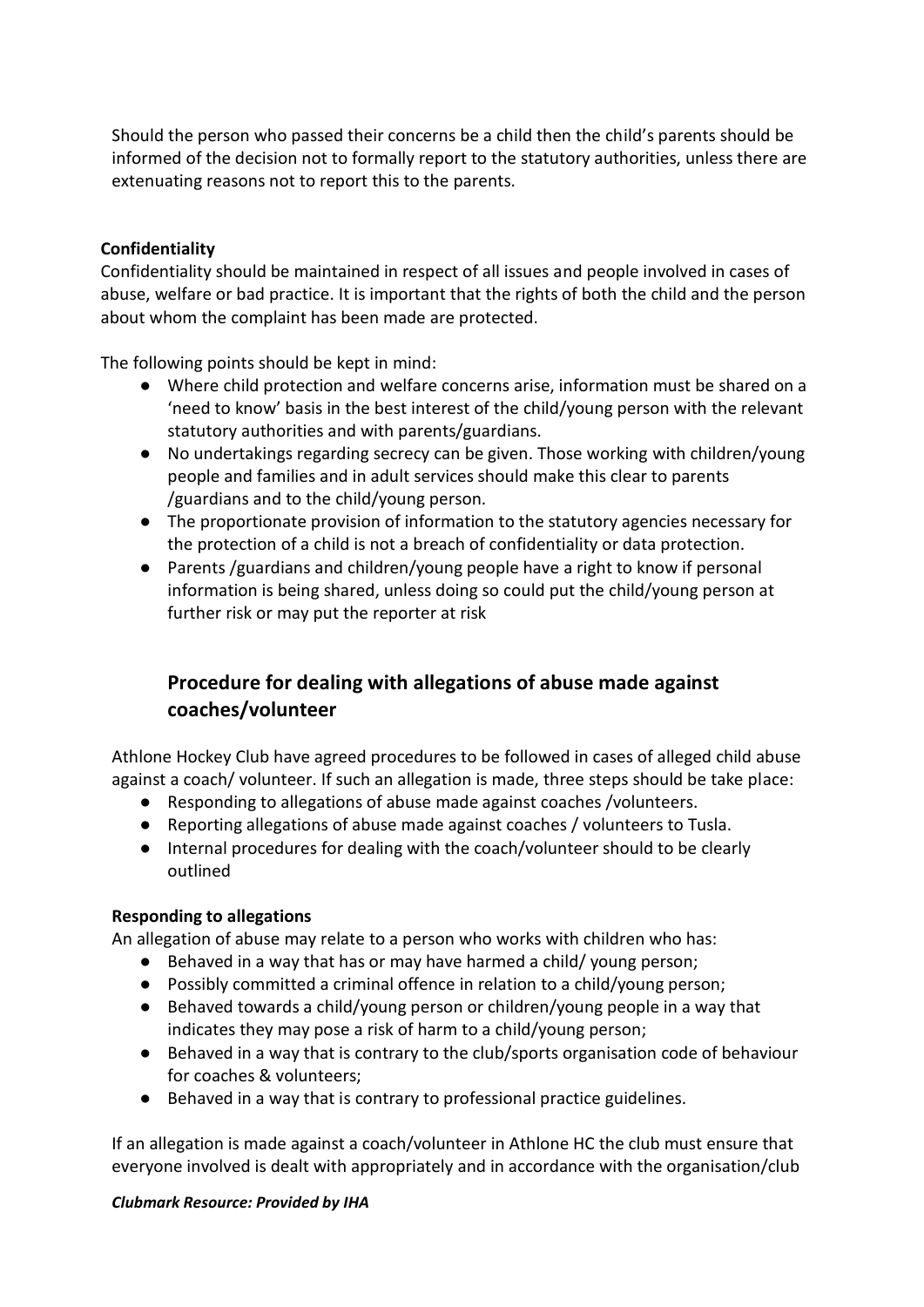guiding principles and child safeguarding procedures, the rules of natural justice and any relevant employment law. Athlone HC has a dual responsibility in respect of both the child/young person and the coach/volunteer.

There are two separate procedures to be followed:

- The reporting procedure to Tusla in respect of the child/ young person and the alleged abuser;
- The internal personnel procedure for dealing with a coach/ volunteer.

Special Considerations:

The following points should be considered:

- The safety of the child making the allegation and any others who are/may be at risk should be ensured and this should take precedence over any other consideration. In this regard, the sports club/organisation should take any necessary steps which may be immediately necessary to protect children
- If a Sports Leader is the subject of the concern s/he should be treated with respect and fairness.

## **Reporting allegations**

Where reasonable grounds for concern exist the following steps should be taken by the club/organisation:

- Advice should be sought from the duty social worker with regard to any actions that the club needs to take to protect the child/children that may be at risk.
- In the event that the concern is connected to the actions of a Sports Leader in the club, the Sports Leader involved in the concern should be asked to stand aside pending the outcome of any investigation by the Statutory Authorities.
- It is advisable that this task be undertaken by a senior office holder other than the designated liaison person/club children's officer who takes the responsibility for reporting.

When the Sports Leader is being privately informed by the senior officer of a) the fact that an allegation has been made against him/her and b) the nature of the allegation, s/he should be afforded an opportunity to respond. His /her response should be noted and passed on to the statutory authorities.

All persons involved in a child protection process (the child, his /her parents /carers, the alleged offender, his /her family, Sports Leaders) should be afforded appropriate respect, fairness, support and confidentiality at all stages of the procedure.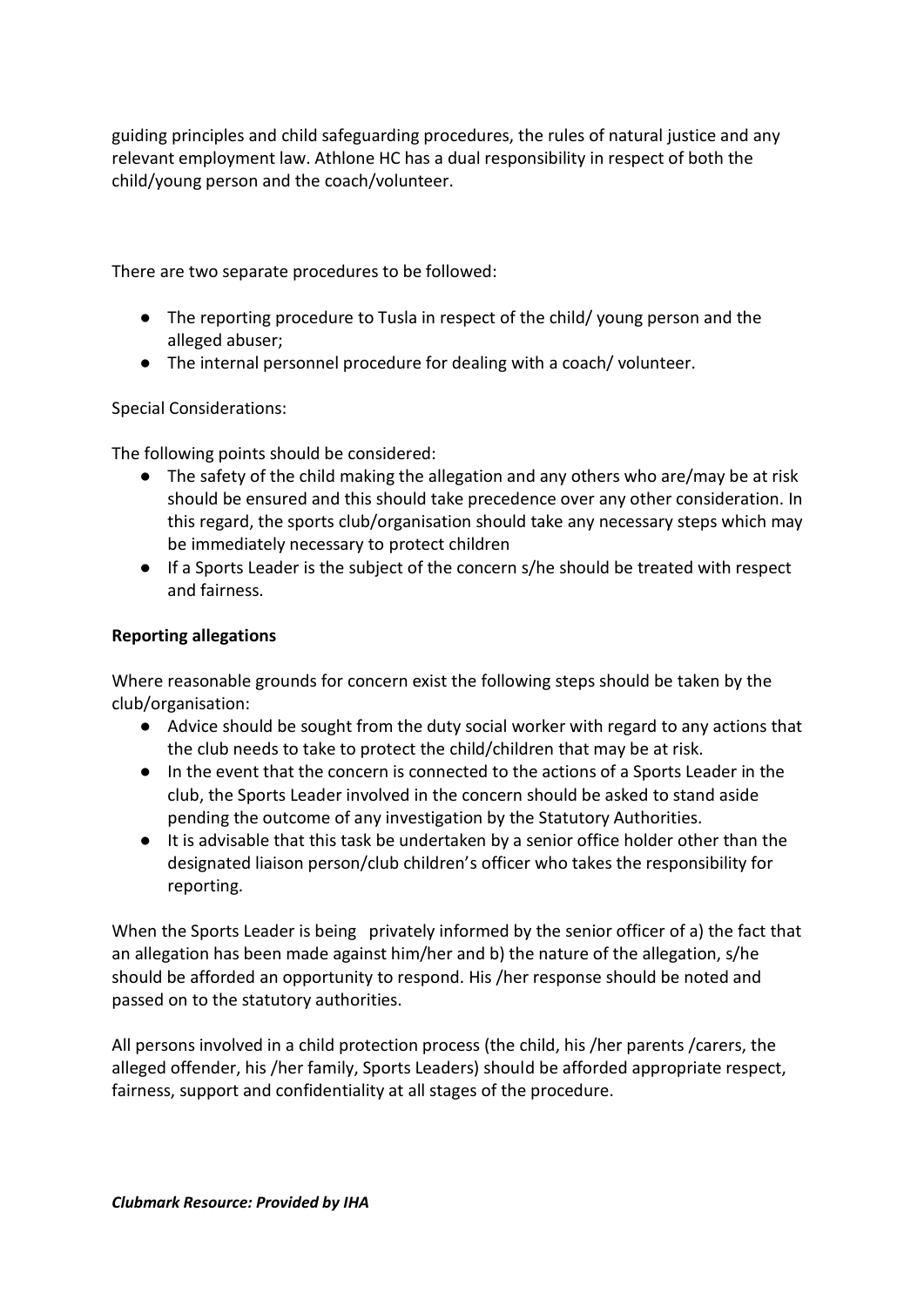# **Internal procedures for dealing with a coach/volunteer**

In the context of an allegation of abuse against a coach/ volunteer, the organisation/club disciplinary procedures should ensure that fair procedure is followed and take account of the employment contract/membership guidelines as well as the rules of natural justice. The following points should be incorporated into the procedure:

- In making an immediate decision about the coach/ volunteer's presence in the organisation/club, the Chairperson should as a matter of urgency take any measures necessary to protect the child/young person. These should be proportionate to the level of risk to the child/young person; 'protective measures' do not presume guilt.
- The Chairperson should privately inform the coach/ volunteer that an allegation has been made against him or her and the nature of the allegation.
- The coach/volunteer should be afforded an opportunity to respond.
- The Chairperson should note the response from the coach/ volunteer and pass on this information if making a formal report to Tusla.
- The coach/volunteer should be offered the option to have representation at this stage and should be informed that any response may be shared with Tusla.
- While Tusla will not provide advice on club matters, advice and consultation with regard to risk to children/ young people can be sought from the local Tusla social work office.
- The Chairperson should ensure that actions taken by the organisation/club do not undermine any investigations or assessments undertaken by Tusla or An Garda Síochána. The organisation/club should liaise closely with the investigating bodies to ensure this.

Once the statutory process is completed, the organisation/club should consider the need to examine whether there are grounds for disciplinary proceedings for misconduct. The fact that the alleged abuser has not been prosecuted or has been found not guilty does not mean that such proceedings are not necessary or feasible

### **Resources**

Hockey Ireland National DLP Contact: Shirley Moore [ndp@hockey.ie](mailto:ndp@hockey.ie)